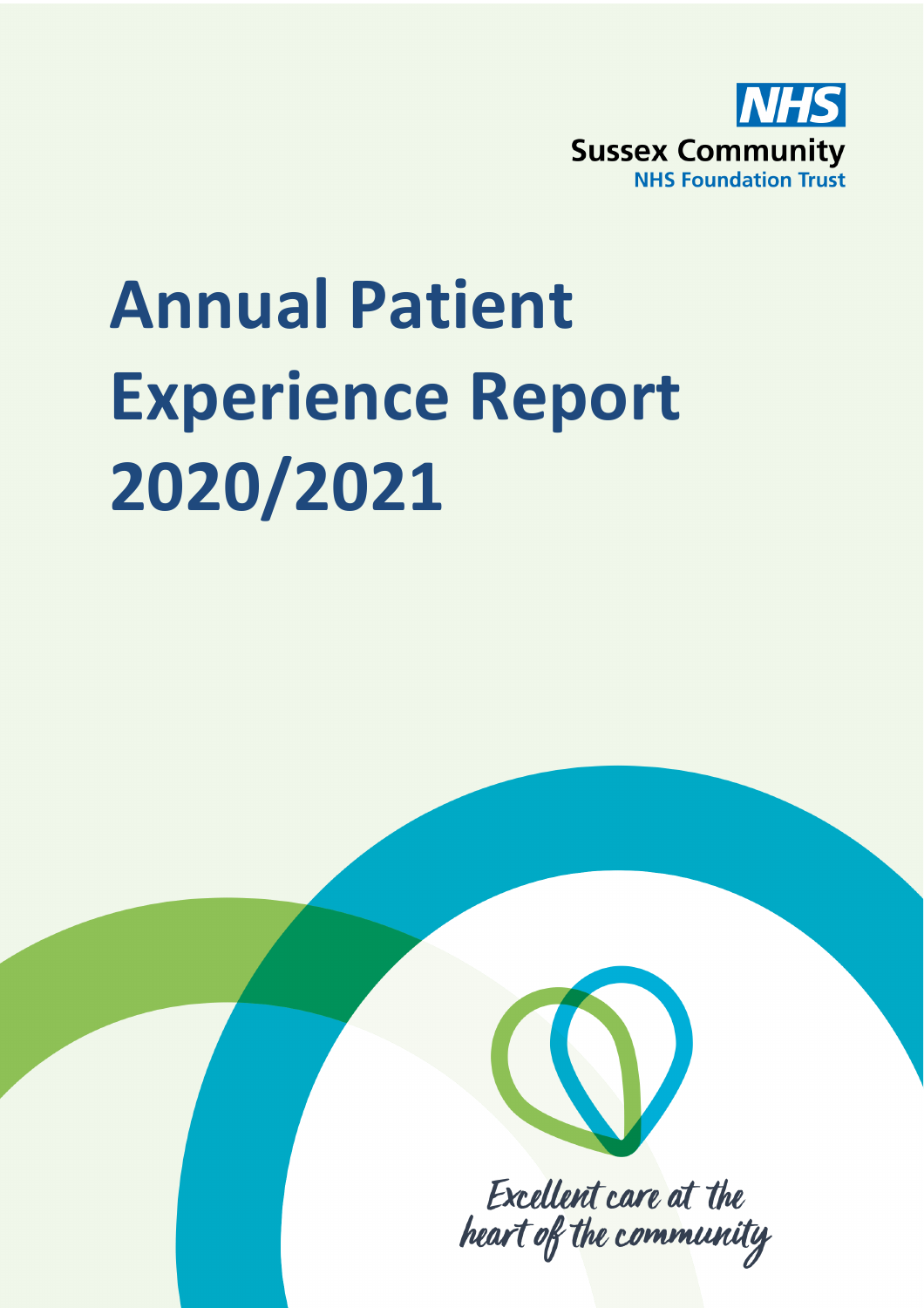### **1. Introduction**

This report details patient feedback received during the period 2020/2021 (via compliments, complaints, Patient Advice and Liaison Service (PALS), Parliamentary and Health Service Ombudsman and the Friends and Family Test (FFT). Analysis, including themes and trends, is included in each section.

Detail of the progression of the Trust's Patient Experience Strategy is also included within this report

It should be noted that the COVID-19 Pandemic has significantly impacted each area of feedback during the last year. The complaints process was paused nationally during the period of March to June 2020 and levels of contact, particularly during the first wave of COVID19, were reduced. Further detail of the response provided by the Patient Experience Team during this challenging time is included within the report.

Patient Experience reports, developments and data are monitored and approved by the Patient Experience Group (PEG). The PEG reports to the Trust Wide Governance Group and Quality Improvement Committee.

# **2. Compliments**

#### Compliment Data

#### **Chart 1: Number of compliments received 2016-2021**



*Source Datix 16/04/21*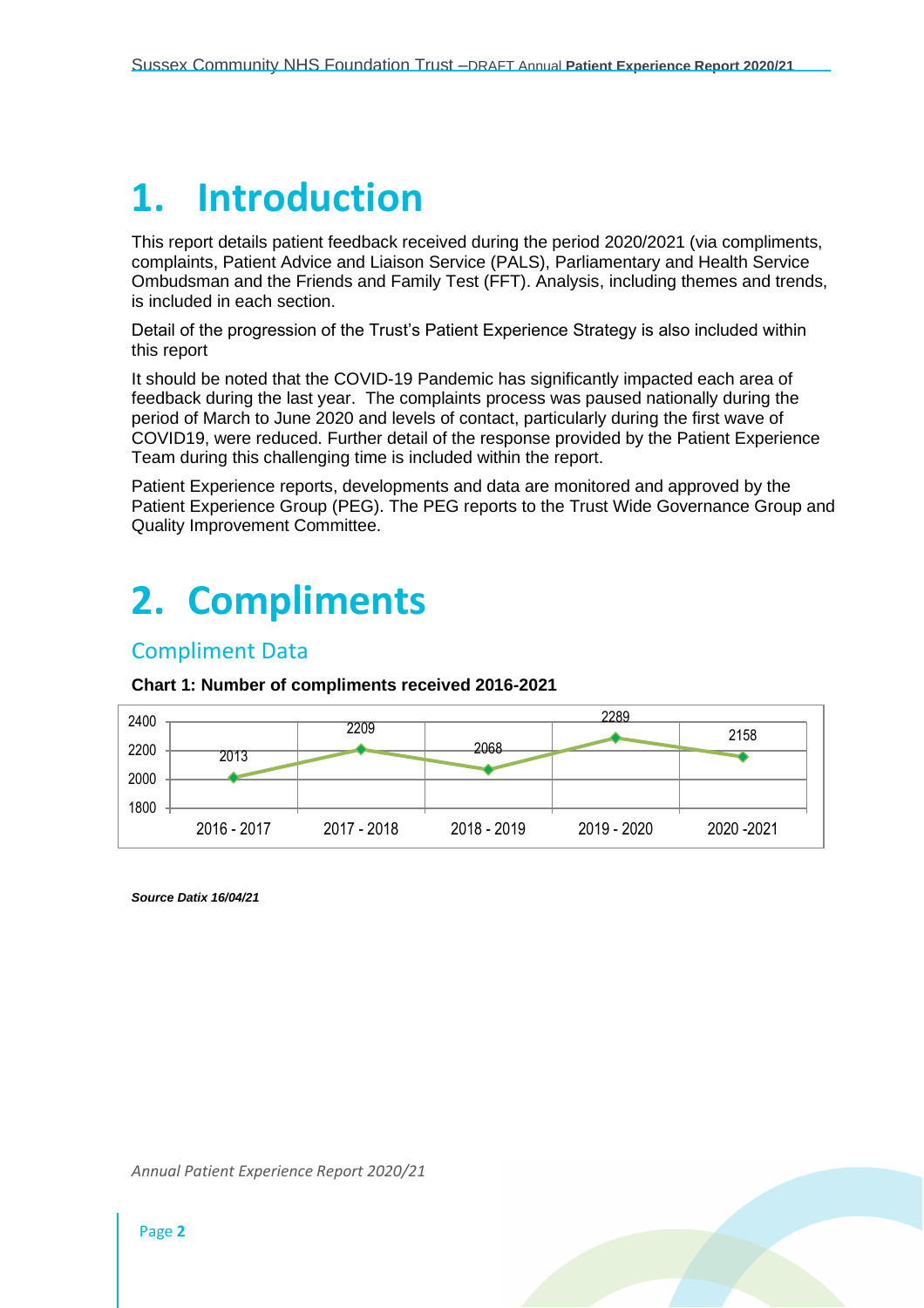

#### **Chart 2: Compliments by Operational Area 2020- 2021**

*Source Datix 16/04/21*

2158 compliments were recorded during the period 2020/2021 which is a slight reduction of 5.72% compared to 2289 compliments recorded during 2019/2020. April and May 2020 (during the first wave of COVID19) were the months with the lowest compliment total, on average 22% less than subsequent months.

Compliments received are also recorded by services in their 'Book of Good Stuff' and are regularly publicised on social media and the staff intranet and website.

#### Compliment Themes

When recording compliments, the recorder is asked to select the categories which the compliment relates to. With the majority of compliments these pertain to one or more categories. Chart 2 shows the percentage of the type of compliment categories cited in the recording.



**Chart 3 – Compliment Themes by category**

**Source Datix 16/04/2021**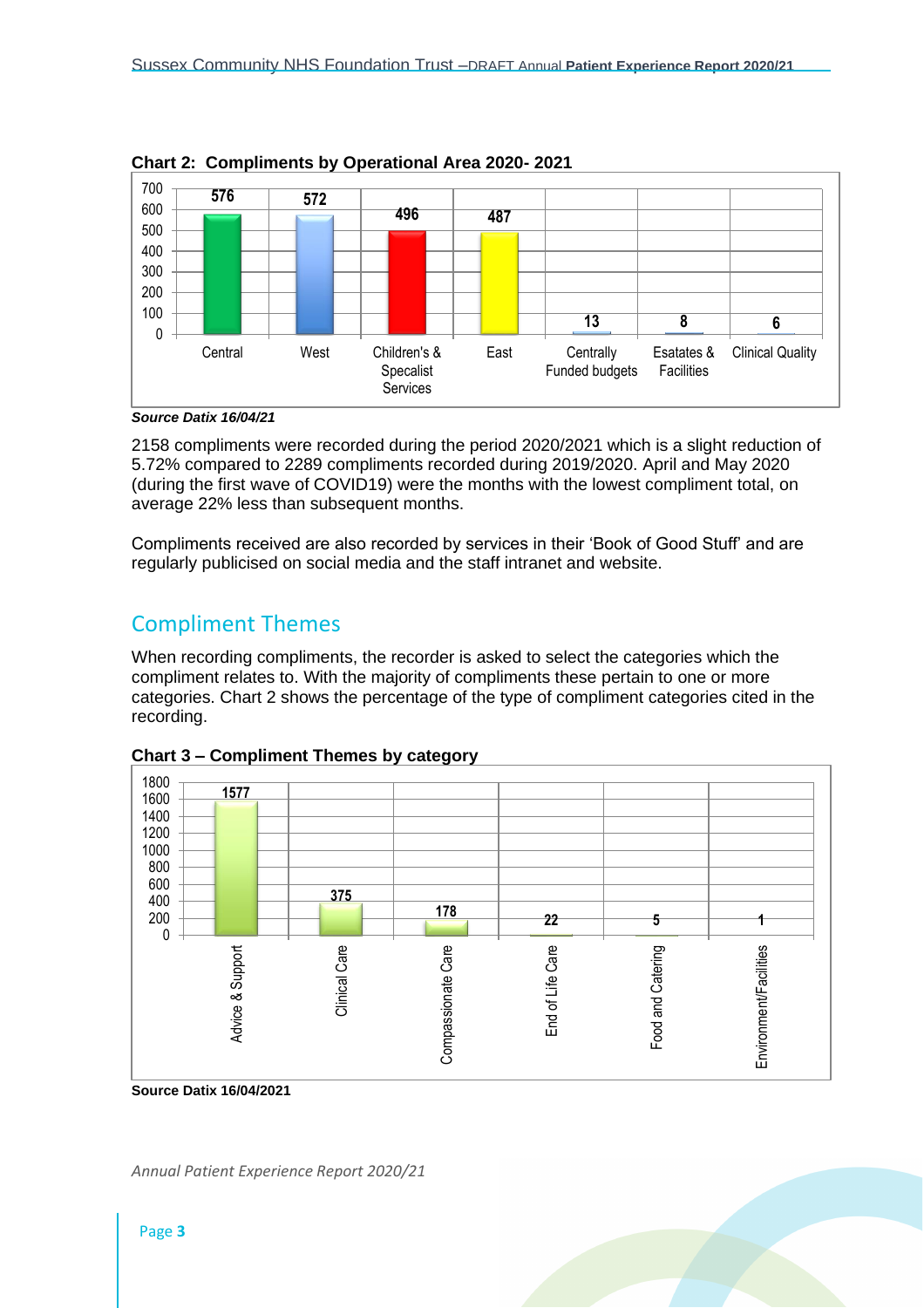#### Examples of compliments from each category

- Clinical Care **–** *To all the wonderful staff on Piper Ward, Thank you so much for the love and care you have shown to xxx, especially during these difficult times. Words cannot express our gratitude enough. All our love to you.* (**Piper Ward, Crawley Hospital)**
- Advice and support **–** *Thank you you have been a star. You have listened to every word I have spoken and supported me and guided me through some rough times. I really felt you understood and absolutely wanted to help and understand me*. (**Time to Talk Service)**
- Compassionate Care **–** *Thank you for looking after xxx the other day (boy who fell off the slide) You are all wonderful and your care is amazing. I thought you should know that, especially with what is happening in the world right now. Stay safe, and again, thank you.* (**Urgent Treatment Centre Crawley)**
- Environment **–** Thank you all for all you have done for me during my stay at Arundel. Your kindness will not easily been forgotten. **(Facilities staff Arundel Hospital)**
- Catering **–**. Thank you for the quality of the food and the excellence of the staff serving it –(**Catering staff Bognor War Memorial Hospital)**
- End of life care Card from wife of deceased patient thanking nurses for their amazing help in giving her husband a dignified and beautiful end of life and offering her invaluable support. (**Haywards Heath Primary Care Network)**

#### Word cloud of themes

**Image 1: 2020-2021 compliments word cloud.**  (The larger the word the more times it appeared in compliments)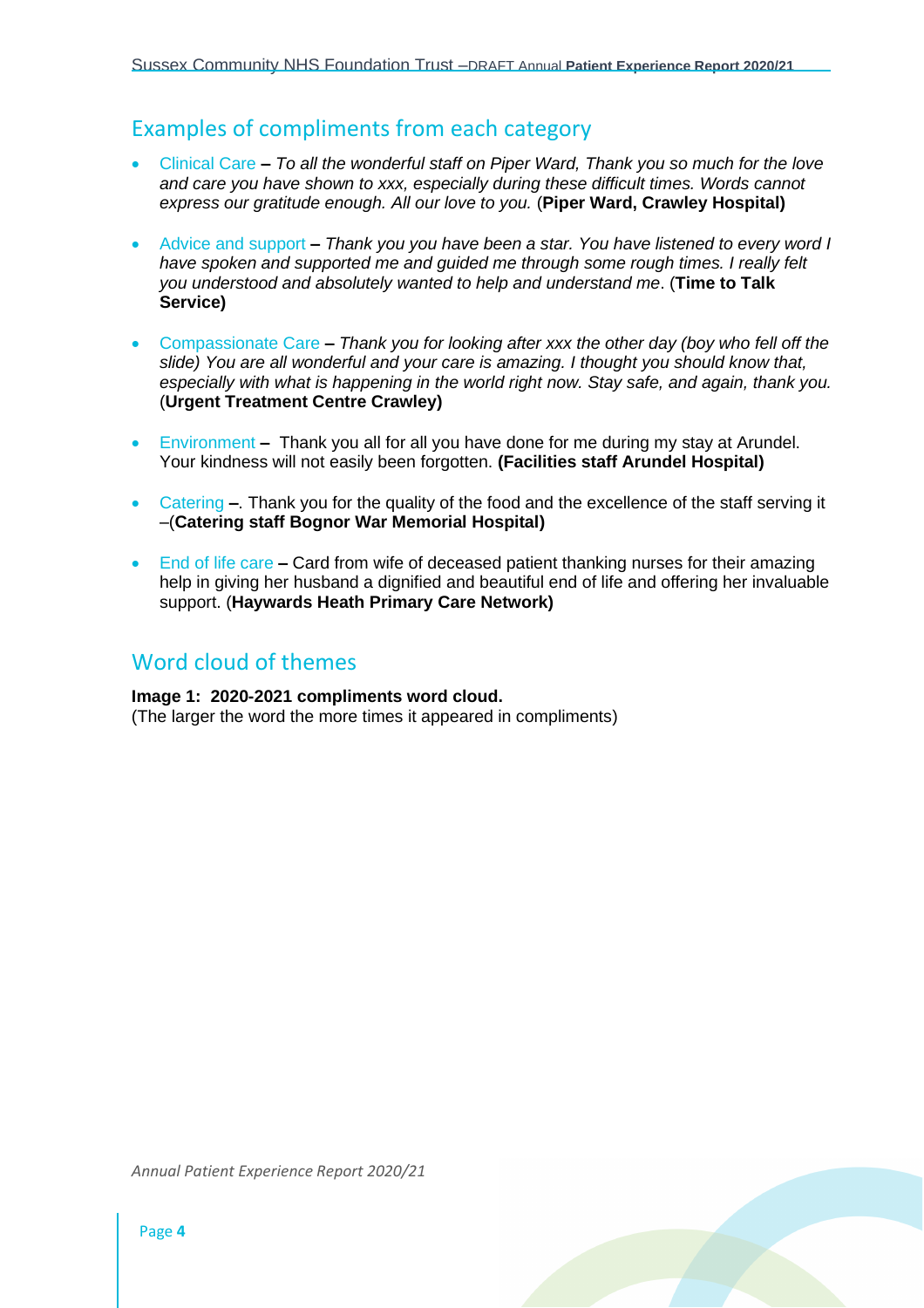

#### Challenges for Compliments

Increasing the recording of compliments has continued to be challenging as operational services do not deem this as a priority. The Quality and Safety Departments Support Team are currently assisting with recording compliments.

### **3. Complaints**

#### Number of Complaints

The Trust received 141 formal complaints during 2020/2021. This is a significant reduction of 37% compared to the previous year. As previously mentioned, the NHS complaints process was paused nationally during March- June 2020 in response to the pandemic, which impacted the overall number of complaints received.

The Trust continued to manage complaints relating to patient harm during this time and the Patient Experience Team kept in contact with complainants whose complaints were paused during this period.

As part of the Patient Experience Strategy we are working to improve and monitor the accessibility of our complaints service. Patient Experience staff have completed training to support them with asking for and recording Equality Monitoring information, to help evidence areas where improvements in accessibility may be required.

*Annual Patient Experience Report 2020/21*

Page **5**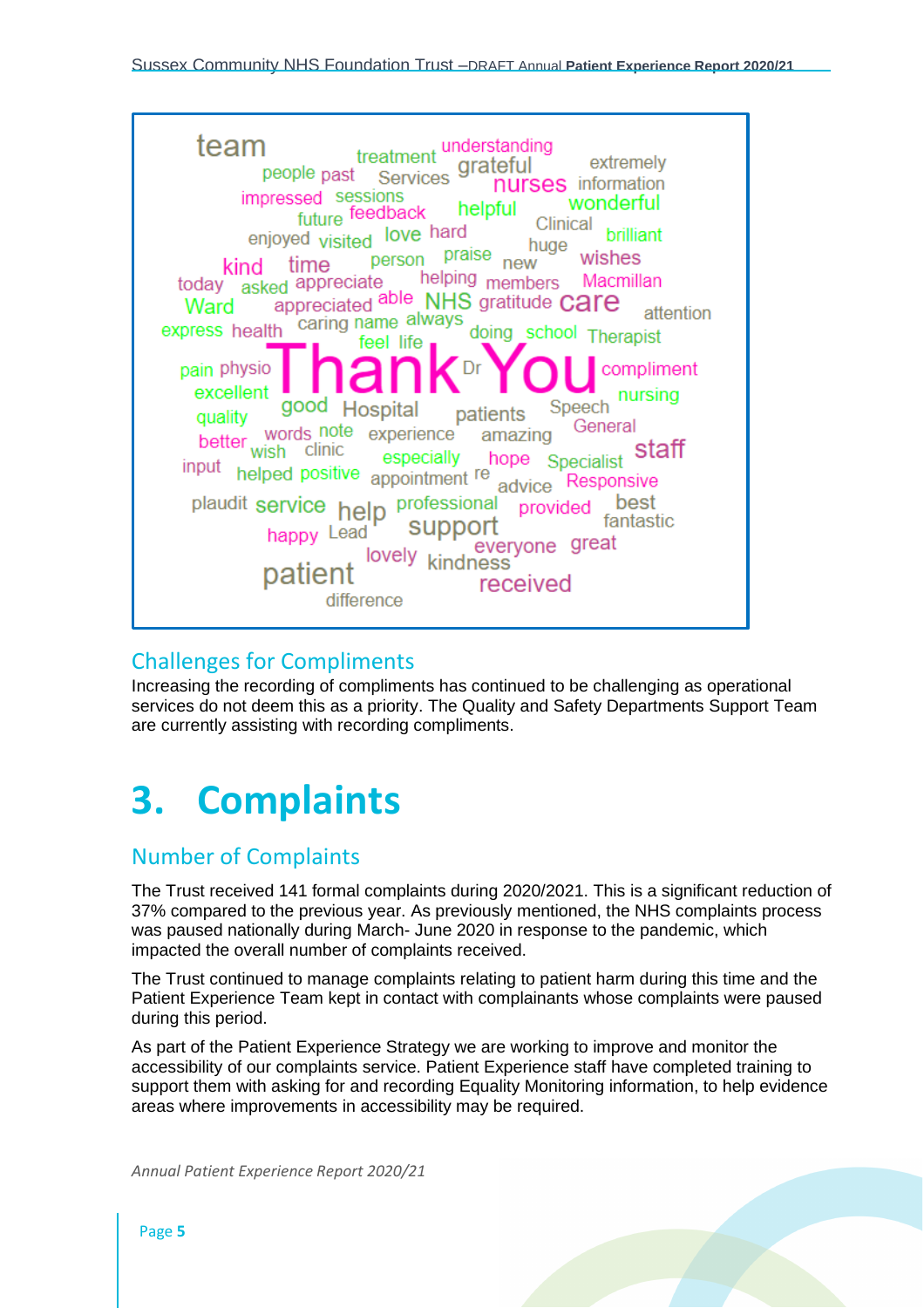Staff have contributed to the Parliamentary and Health Service Ombudsman development of NHS Complaints Standards which are due to be rolled out nationally in 2022. We have also asked to be considered as a pilot site by the Ombudsman during 2021/2022.

#### Complaints by Operational Area 2020/2021

Complaints are reported on by operational area and detail of each complaint is shared monthly at Area Team meetings.





*Source: Datix 16/04/2021*

#### Complaint Themes

Each complaint is categorised into a main and sub category relating to the concern raised. Categories are aligned to national reporting and help to assist in identifying themes.



**Chart 5 - Main Category of complaint breakdown**

*Source: Datix 16/04/2021*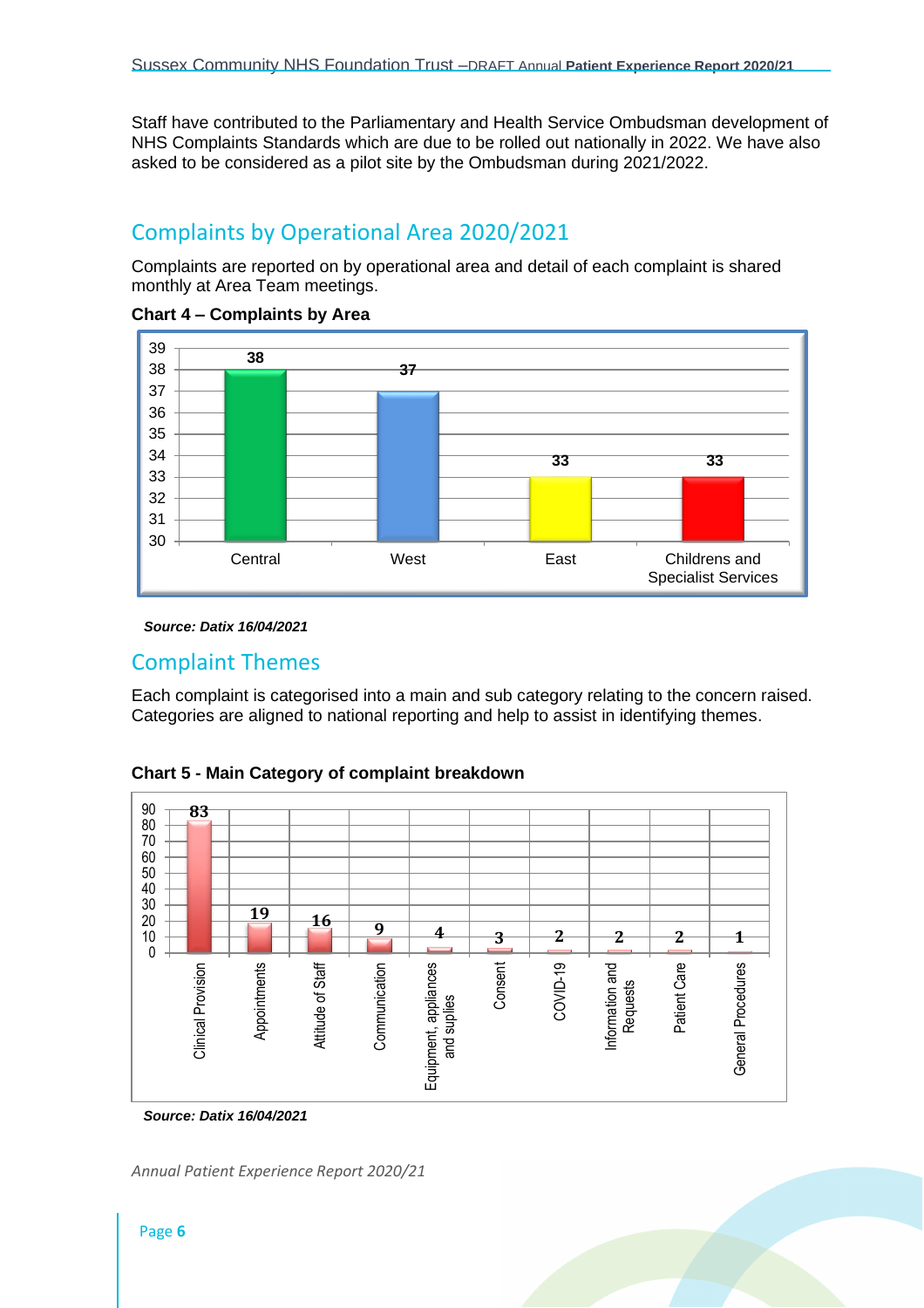The 83 Clinical provision category covers a broad range of issues. National data (KO41) is collected under this broad category. For internal use, to enable more accurate trend analysis, sub categories are used in line with our incident reporting categories. This enables us to identify areas that have high numbers of incidents and complaints and provide targeted support.



**Chart 6 - Sub Category of 'Clinical provision' complaints for 2020 – 2021**

*Source: Datix 16/04/2021*

#### Complaint Outcomes

142 complaints were closed during 2020/2021.

Following investigation, complaints will be determined to have been upheld, partially upheld or not upheld.

#### **Table 1 – Outcome of complaints**

| <b>No. Of Complaints</b><br><b>Closed in 2020-2021</b> |     |               |                                | <b>Outcome</b>    |                  |                             |
|--------------------------------------------------------|-----|---------------|--------------------------------|-------------------|------------------|-----------------------------|
|                                                        |     | <b>Upheld</b> | <b>Partly</b><br><b>Upheld</b> | <b>Not Upheld</b> | <b>Withdrawn</b> | <b>No</b><br><b>Consent</b> |
| 2020-21                                                | 142 | 17 (12%)      | 59 (42%)                       | 52 (36%)          | 8(6%)            | 6(4%)                       |

*Source: Datix 16/04/2021*

#### Learning from Complaints

The Trust seeks to make improvements based on the identified learning from complaints, incidents, claims and PALS contacts. Complaints are discussed at the Area Management Team Meetings and Quarterly reports are produced for the Trust-wide Clinical Governance Group and Quality Improvement Committee. Learning is shared across the trust. Examples of learning from complaints in 2020/2021 include: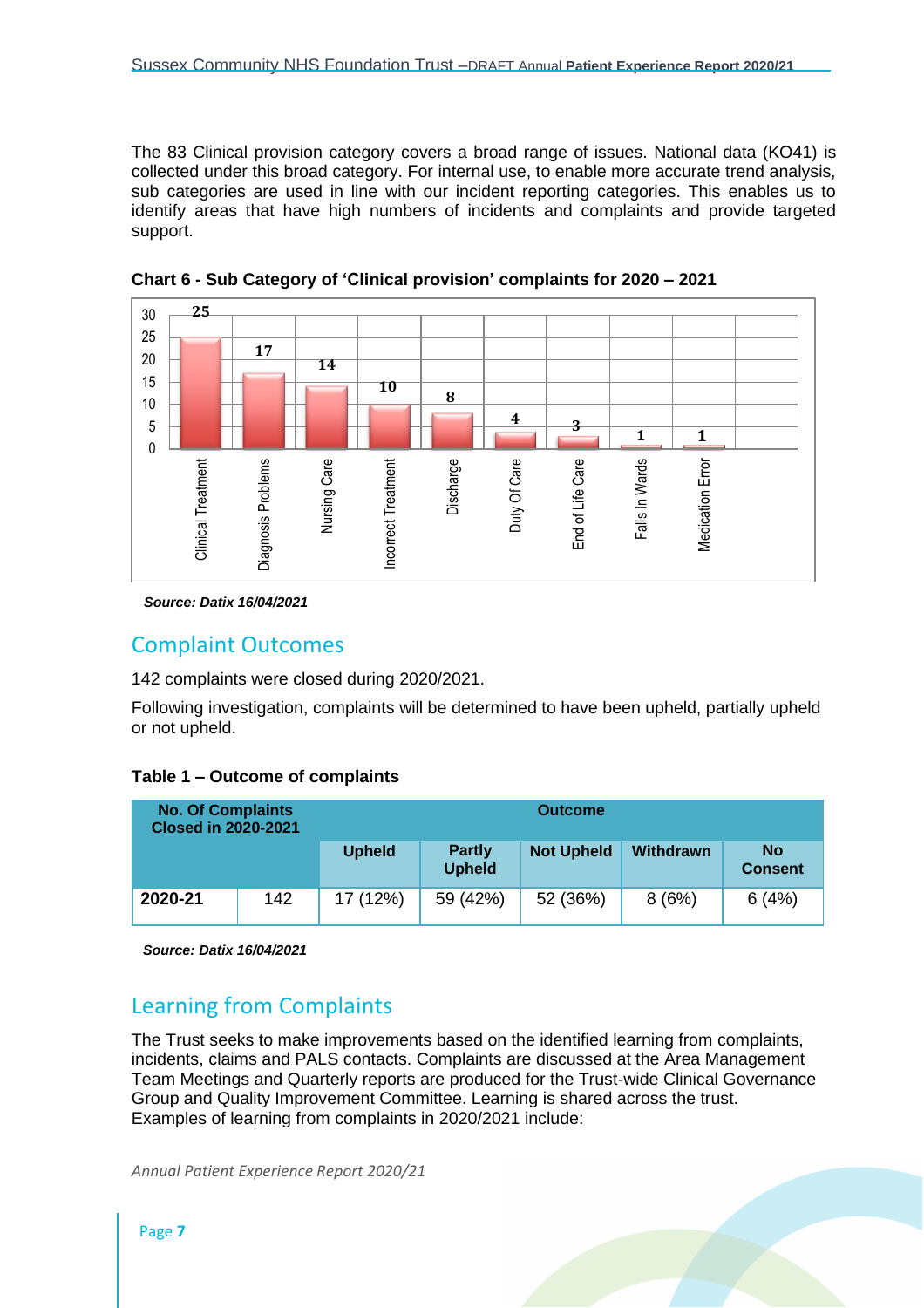- The Time to Talk service is keeping in touch with patients on waiting lists by text message to reduce anxiety relating to waiting times.
- Phlebotomy service has developed and displayed posters with information on how to contact the service via email. They have also ensured all calls to the service are now received via a landline telephone number following concerns raised about difficulties contact the service.
- Uckfield Minor Injuries Unit now has an intercom installed to enable staff to communicate with patients/families in situations when access is restricted.
- Dental services will ensure future consent forms are translated into native language when necessary.

#### Review of SCFT Complaints Process against CQC Fundamental **Standards**

The CQC fundamental standards are the standards Trust's must adhere to, to ensure quality, safe care for their patients. There is a specific fundamental standard which relates to complaints (regulation 16 of the Health and Social Care Act 2014) which states:-

*''You must be able to complain about your care and treatment. The provider of your care must have a system in place so they can handle and respond to your complaint. They must investigate it thoroughly and take action if problems are identified.''*

During 2020/2021 the Trust's complaints process has been reviewed in line with the standard and the Trust is assured that the embedded systems, policy and processes related to the handling of complaints in SCFT remain fully compliant with the required standard.

#### Complaint Audit

To ensure consistent quality and standard of complaint responses an audit was carried out in December 2020. Overall findings of the audit were positive with complaint responses noted to be of good standard. Actions arising from the Audit are detailed in the table below.

|   | Table 2 – Complaint Handling Areas for Development and Expected Outcomes                                                                                                       |                                                                                                                                |                            |  |  |  |  |  |  |  |  |
|---|--------------------------------------------------------------------------------------------------------------------------------------------------------------------------------|--------------------------------------------------------------------------------------------------------------------------------|----------------------------|--|--|--|--|--|--|--|--|
|   | <b>Area For Development</b>                                                                                                                                                    | <b>Expected Outcome</b>                                                                                                        | <b>Completio</b><br>n Date |  |  |  |  |  |  |  |  |
|   | Update/develop toolkit - Instructions for<br>use by investigator and Patient<br>Experience Advisors, ensure full<br>completion - consider Root Cause<br>Analysis (RCA) formula | Investigations will be more robust<br>and include explicit actions and<br>learning allocated to appropriate<br>level of staff  | 01/04/2021                 |  |  |  |  |  |  |  |  |
| 2 | Ensure Patient Experience Team have<br>correct formatting settings for Microsoft<br>word                                                                                       | Letters of response will be formatted<br>as well as checked for grammar and<br>spelling to ensure correct spacing of<br>words. | 01/04/2021                 |  |  |  |  |  |  |  |  |
| 3 | Complaints survey to be delivered<br>verbally by Patient Experience Team                                                                                                       | Increase level of response to<br>complaints survey ensuring high<br>quality complaints process                                 | 01/04/2021                 |  |  |  |  |  |  |  |  |

#### **Table 2 – Complaint Handling Areas for Development and Expected Outcomes**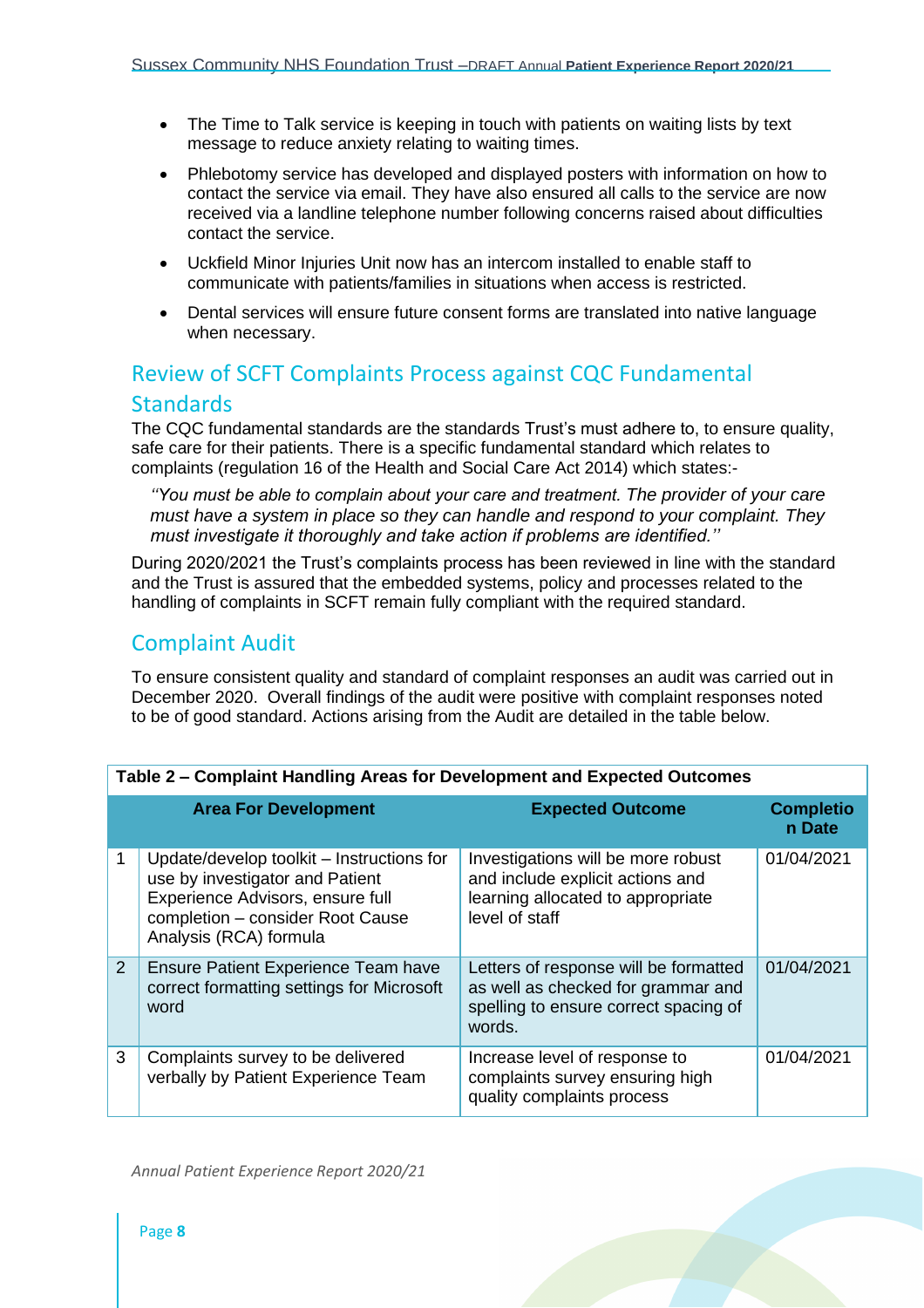| $\overline{4}$ | <b>Ensure contact is made with</b><br>complainant before formal<br>acknowledgement of complaint and that<br>investigator is encouraged to make | Complainants will feel a personal<br>service is being provided and will<br>feel listened too; this can be<br>reflected in response to complaint. | 01/04/2021 |
|----------------|------------------------------------------------------------------------------------------------------------------------------------------------|--------------------------------------------------------------------------------------------------------------------------------------------------|------------|
|                | contact                                                                                                                                        |                                                                                                                                                  |            |

### **4. Parliamentary Heath Service Ombudsman (PHSO)**

#### Summary and outcomes of PHSO cases

6 cases were referred to the PHSO during 2020/2021, details are included in the table 3. 3 cases are currently under review where the PHSO considers if they should carry out their own investigation. 1 case is currently under investigation by the PHSO and 2 cases have concluded as not upheld with no further actions required by SCFT.

| Table 3 - PHSO cases 2020/2021             |                         |                   |  |  |  |  |  |  |  |  |  |
|--------------------------------------------|-------------------------|-------------------|--|--|--|--|--|--|--|--|--|
| <b>Team Involved</b>                       | <b>Current stage</b>    | Outcome           |  |  |  |  |  |  |  |  |  |
| Clinical Assessment Unit, Crawley Hospital | Investigation concluded | Not Upheld        |  |  |  |  |  |  |  |  |  |
| <b>Urgent Treatment Centre Crawley</b>     | Investigation concluded | <b>Not Upheld</b> |  |  |  |  |  |  |  |  |  |
| <b>Macmillan Team</b>                      | Under review            | Under review      |  |  |  |  |  |  |  |  |  |
| <b>Urgent Treatment Centre Crawley</b>     | <b>Under review</b>     | Under review      |  |  |  |  |  |  |  |  |  |
| <b>Urgent Treatment Centre Lewes</b>       | Under review            | Under review      |  |  |  |  |  |  |  |  |  |
| Horizon Unit                               | Under investigation     | Under review      |  |  |  |  |  |  |  |  |  |

### **5. Patient Advice and Liaison Service (PALS)**

#### PALS Data

PALS is an extremely valuable service where patients, families and their relatives or carers can contact us to resolve concerns or ask for information. The number of PALS contacts continues to grow year on year, and we are pleased to be able to offer a service which enables a supportive and early resolution to concerns or issues raised.

The Patient Experience Team often works in liaison with operational teams to ensure any potential changes to services the Trust provides, are considered with a Patient Focus and to enable any information to be readily shared with patients and families who contact us.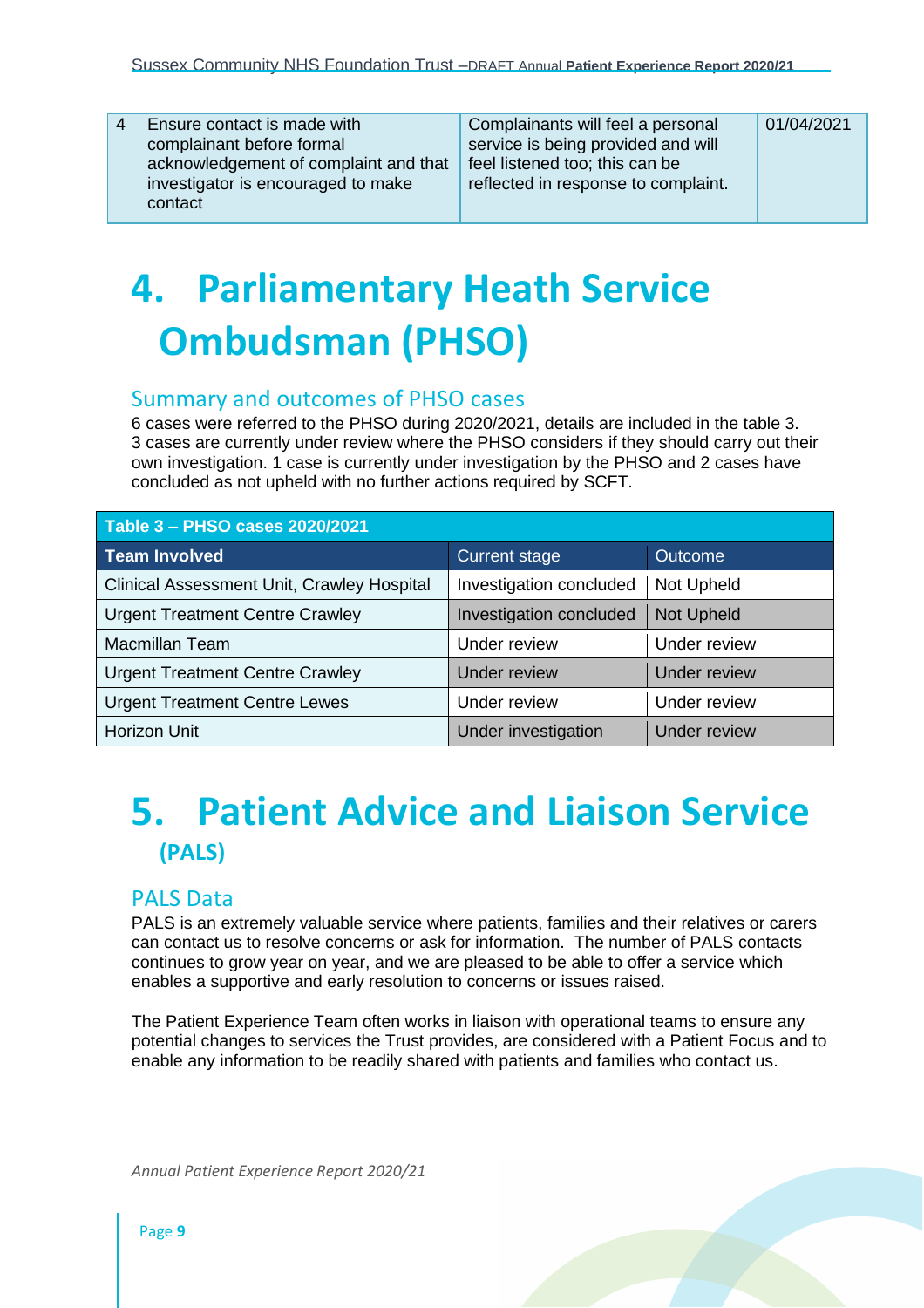In 2020/2021 **1336** PALS contacts were received which is an increase of 8% from the previous year. Of these contacts **420** contacts were signposted to other organisations. **916** contacts related directly to Trust services.

The PALS service is represented at Trust AGM and corporate events. Members of the PALS/Patient Experience Team regularly visit inpatient units to ensure feedback is recorded and shared for appropriate action.



#### **Chart 7 PALS contacts by Operational Area**

*Source: Datix 16/04/2021*

#### PALs Trends

As with complaints PALS contacts are assigned a category and sub category relating to the issue raised. Appointments were the most frequent reason for contact during this period (268). This category includes enquiries made relating to access to appointments and the cancelling of appointments.

| Table 4: Number Of SCFT PALS Contact By Category |                           |                                 |                           |  |  |  |  |  |  |  |
|--------------------------------------------------|---------------------------|---------------------------------|---------------------------|--|--|--|--|--|--|--|
| <b>PALS Category</b>                             | No. Of<br><b>Contacts</b> | <b>PALS Category</b>            | No. Of<br><b>Contacts</b> |  |  |  |  |  |  |  |
| Appointments                                     | 269                       | Access to Treatment or Drugs    | 3                         |  |  |  |  |  |  |  |
| Communication                                    | 242                       | <b>Patient Care</b>             | 3                         |  |  |  |  |  |  |  |
| <b>Clinical Provision</b>                        | 185                       | <b>Lost Property</b>            | 2                         |  |  |  |  |  |  |  |
| Equipment, appliances and supplies               | 63                        | Consent                         | $\overline{2}$            |  |  |  |  |  |  |  |
| Attitude of Staff                                | 62                        | <b>Discrimination</b>           | 2                         |  |  |  |  |  |  |  |
| <b>Information and Requests</b>                  | 62                        | Admissions and Discharges       |                           |  |  |  |  |  |  |  |
| <b>General Procedures</b>                        | 7                         | <b>Customer Care</b>            |                           |  |  |  |  |  |  |  |
| COVID-19                                         | 6                         | Buildings, Land and Plant       |                           |  |  |  |  |  |  |  |
| <b>Estates and Facilities</b>                    | 5                         | <b>Total SCFT PALs Contacts</b> | 916                       |  |  |  |  |  |  |  |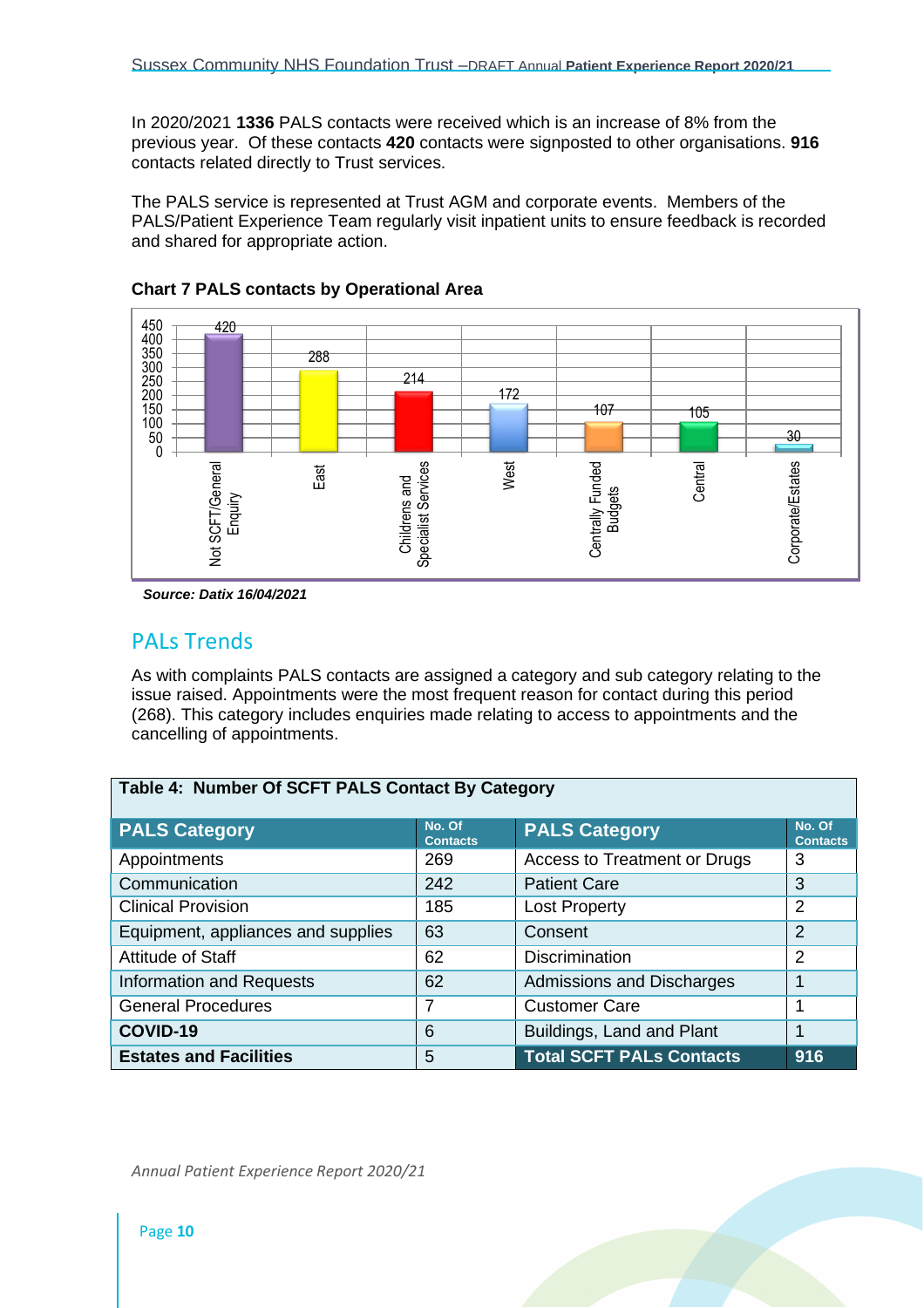Of the 269 PALs contacts relating to 'appointments' 180 relate to sub category of 'Access to Appointments'. Of these 71 related to the Diabetes Care for You (DCFY) team. The DCFY team had worked in Liaison with the Patient Experience Team to support patients in accessing the Diabetes Podiatry service as part of the service reset following the first COVID-19 response.

45 contacts related to service users requesting access to appointments for the Time to Talk service, the majority were provided with contact details and resolved.



**Chart 8: Sub Category of the 268 PALS contacts in relation to 'Appointments'.**

*Source: Datix 16/04/2021*

#### PALS Outcomes

At the time of the report **914** of the **916** PALS contacts relating to SCFT were resolved successfully with the majority being resolved directly by the service involved (**553**). All non-SCFT contacts were signposted with the team often making contact with other organisations to help provide a person centered approach.

|                                                        | Table 5 - Outcomes of PALS contacts closed this year |                      |                                                |                                  |                                                |                                                   |                                |       |  |  |  |  |  |
|--------------------------------------------------------|------------------------------------------------------|----------------------|------------------------------------------------|----------------------------------|------------------------------------------------|---------------------------------------------------|--------------------------------|-------|--|--|--|--|--|
| <b>Outcome Of Closed PALs By Number and Percentage</b> |                                                      |                      |                                                |                                  |                                                |                                                   |                                |       |  |  |  |  |  |
| nformatio<br>Provided                                  | Signposted                                           | Feedback<br>Accepted | Ο<br>್ಹಾ<br>onsent<br>receiv<br><b>Withdra</b> | <u>ୁ</u><br>Escalated<br>Complai | ved By<br><b>Team</b><br><b>PALS</b><br>Resoly | $\mathbf{\Sigma}$<br><u>စီ</u><br>Resolved<br>မ္ဟ | <b>Unspecified/</b><br>Ongoing | Total |  |  |  |  |  |
| 133                                                    | 121                                                  | 50                   | 10                                             | 19                               | 45                                             | 553                                               | $\mathcal{P}$                  | 619   |  |  |  |  |  |
| (14%)                                                  | (13%)                                                | (5%)                 | (1%)                                           | $^{'}2\%$                        | (5%)                                           | (60%)                                             | $>1\%$                         |       |  |  |  |  |  |

*Source: Datix 16/04/2021*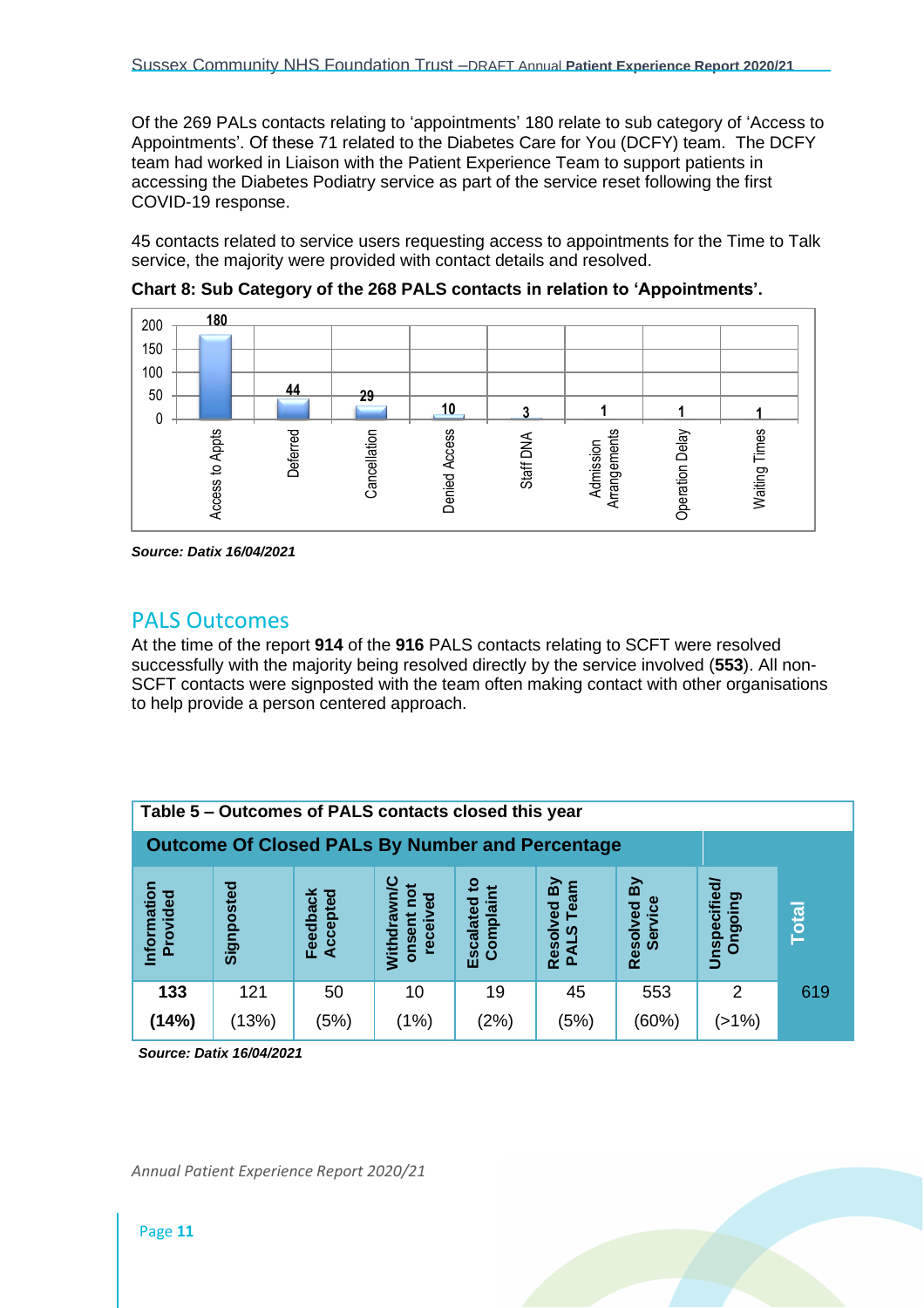#### Future developments/Solutions

Other methods of contacting PALS have been established including text messaging, PALS surgeries in building based services (which will resume after the pandemic), telephone, email or contact through the SCFT website. The Sussex-wide PALS forum, established and hosted by SCFT will continue to encourage enhanced awareness of other local Trusts PALS services to help reduce non-SCFT related contact.

# **6. Support Calls/Video Calls & Messaging Service**

During 2020/2021 the Patient Experience Team has supported the Trust's response to the COVID19 pandemic by developing services to ensure patients and their families remain informed, in contact and safe. In total **1534** contacts were made by the team.

#### Video calls

The Trust sourced Ipads for all of our inpatient wards at the start of the first wave of COVID19, to enable patients and families to stay in touch with their loved ones whilst visiting was restricted. The Patient Experience team worked together with the Trust's Digital Transformation team to distribute and develop instructions guides for staff and patients in the use of the iPad.

The service has been promoted through our website, social media and by operational staff in contact with families.

The Patient Experience team has directly supported **322** video calls with many more being initiated by ward staff and our amazing volunteer service. Feedback has been extremely positive from all involved. One example of this has been from a family in France who were able to say goodbye to their loved one before they sadly passed away.

The Video call service will remain in place as a valuable asset in providing compassionate, holistic care for our patients.

#### Messaging Service

The Patient Experience Team also developed a messaging service to enable families to send emails, photos and videos for patients as a further way of keeping in touch.

Emails received were transferred to a cheerful template and shared with the patient so they could keep a little reminder of home. Videos of grandchildren and photos of pets are just some of the **179** lovely messages received and passed on to our patients.

The messaging service was promoted together with the video call service and is still in use.

#### Support Calls

**1033** support calls have been made to our vulnerable community nursing patients by the Patient Experience team during 2020/2021. The calls were made to make contact with a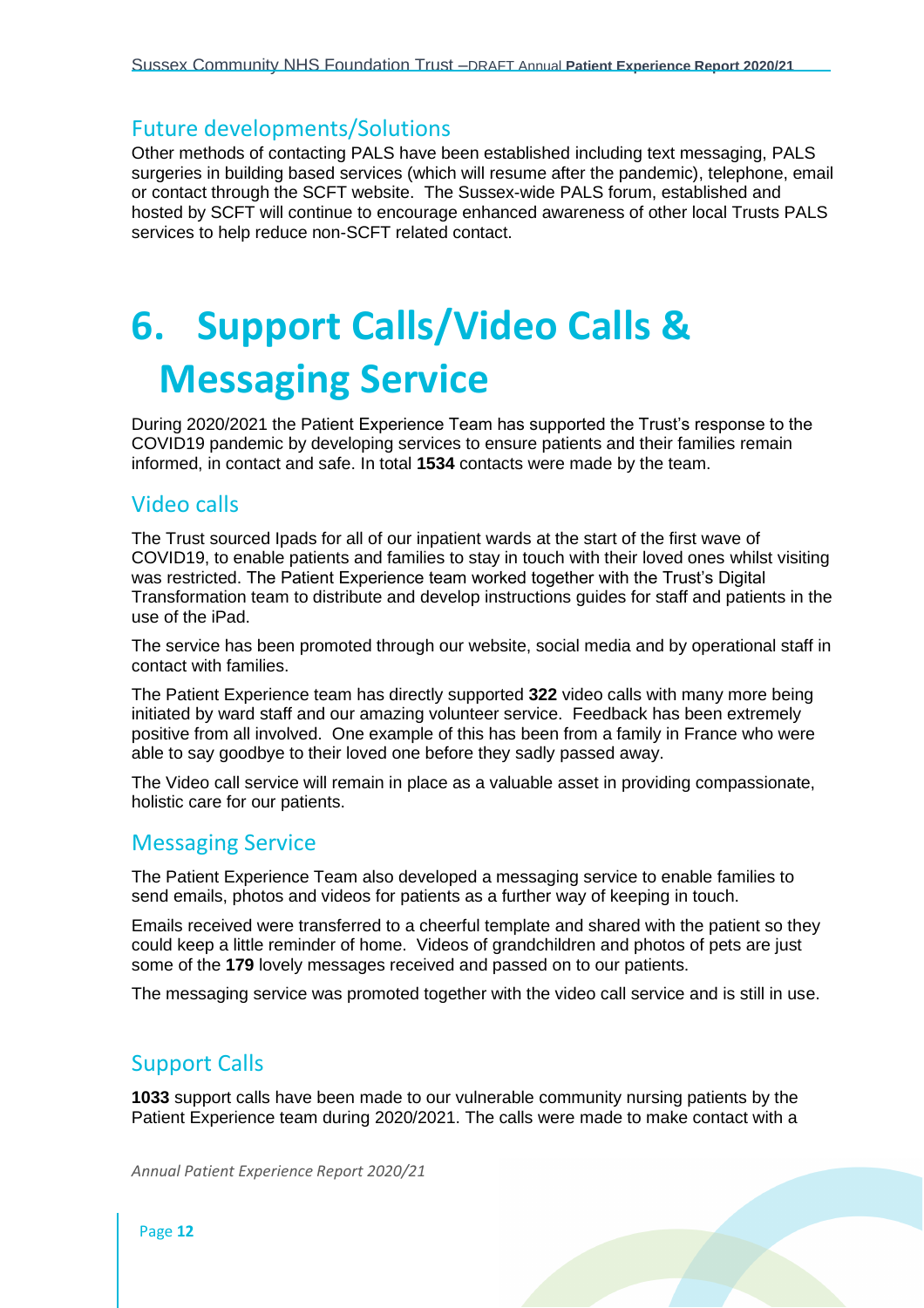patient who may not currently be receiving services or visits, to discuss wellbeing and support mechanisms. Any issues that arose from the calls were escalated back to the community nursing team lead for further action.

The support calls were on the whole gratefully received by all concerned but especially by those who had were anxious or lonely. The team was able to signpost to partner agencies if necessary such as the local council community hubs for help with food or shopping or Age Concern advice line or befriending service.

#### Ward and Service Visits

The Patient Experience Team has visited wards and services in each of our operational areas during 2020/201. Whilst there have been times when visits have not been possible due to the pandemic, we recognise the importance of gathering patient feedback by speaking face to face with our patients and service users.

Any issues raised with the team are immediately escalated to relevant staff and the information gathered has helped to inform review of services and improve overall patient experience.

Feedback received and actioned has included simple menu suggestions, with some patients asking for availability of sandwiches without mayonnaise and strategies in place to improve call bell answer time.

#### You Said We Did

We want our patients to know that their feedback makes a real difference so have developed the use of our 'You Said We Did' publications in service areas. Staff are encouraged to display posters which include the feedback and the action taken to address and improve services or to highlight positive service delivery when compliments are received.

## **7. Friends and Family Test (FFT)**

In April 2020 the SCFT friends and family test was postponed, in line with the national guidance for the NHS response to the COVID-19 pandemic. FFT was reinstated in December 2020 where new methods of collection have been developed and promoted. FFT is now collected digitally as well as by card/paper methods with SCFT services providing smart survey options which can be accessed by an email link or QR code scanning access for smart phone users.

The trust successfully implemented the new FFT national guidance. The main change is with the way the question is phrased to make it easier for people to complete. This changed from '*How likely are you to recommend this service*?' – To '*Overall what was your experience of this service*?'. The other significant change, with the new guidance is that people who access the service can feedback as many times as they want to, when they want to, throughout their care. Previously this was limited to 6 monthly for long term patients or at the point of discharge.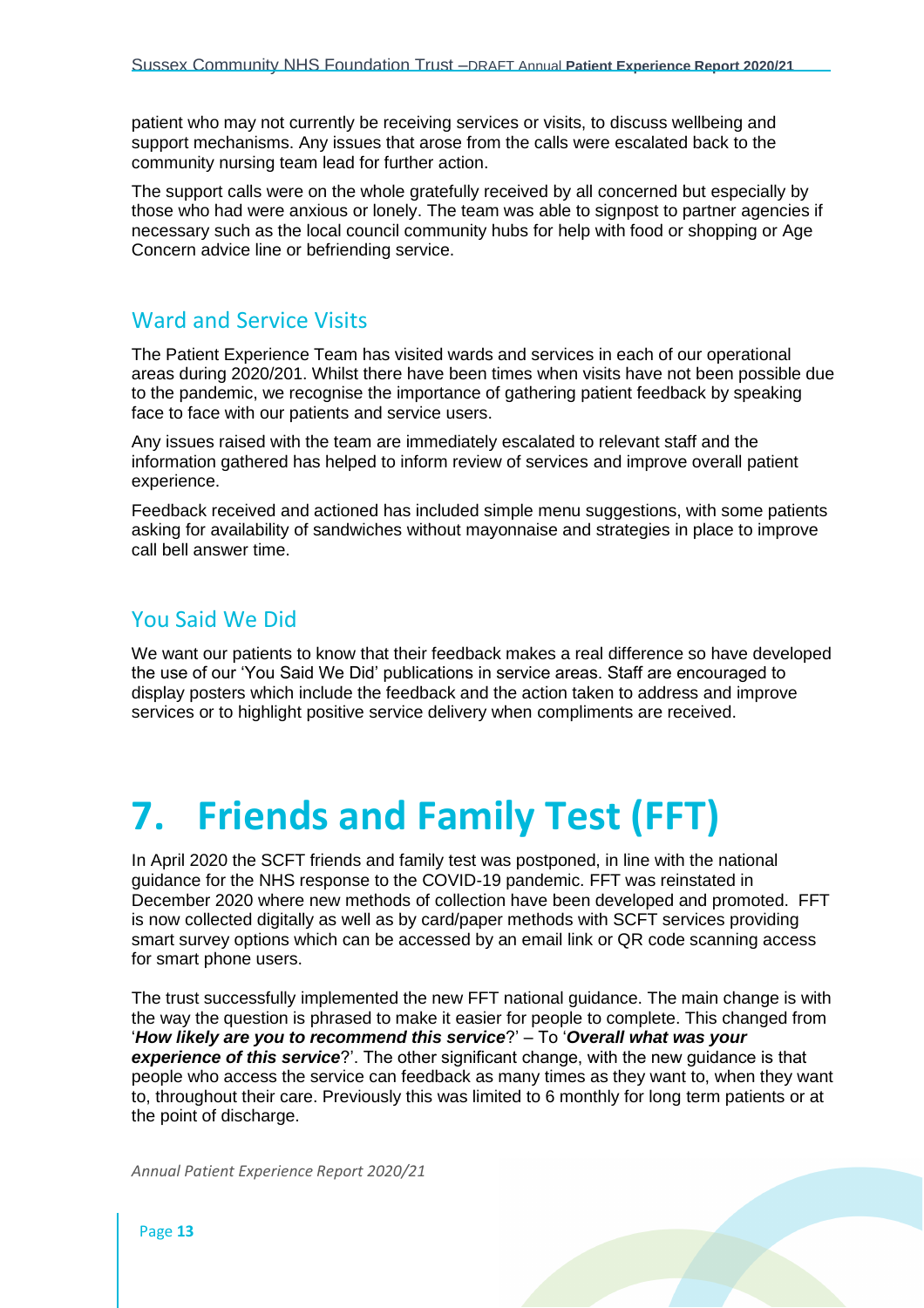#### Feedback Received.

This report details the results (in table 7) from the FFT carried out in 2020 – 21, for the months of December 20 – March 21. At the time of this report we had yet had confirmation from services regarding actions taken as a result of the FFT feedback. Overwhelmingly the comments we receive through the FFT are positive and complimentary. However we do give participants the opportunity to answer the question *'How could we have done better?'* Some of the responses regarding impact of COVID are captured below in table 6. FFT is anonymous but all participants are advised of the PALs route if they would like a response.

| Table 6                                                                                                                                                              | Response from FFT ''How could we have done better? " (COVID Related)                                                                                                                                                                            |
|----------------------------------------------------------------------------------------------------------------------------------------------------------------------|-------------------------------------------------------------------------------------------------------------------------------------------------------------------------------------------------------------------------------------------------|
| Have to wait outside the main door for someone<br>to let you in. It's sheltered but feels quite<br>exposed if weather is bad.                                        | Better and clearer signage to find way into the<br>minor injury unit there are now so many signs<br>some existing and some new because of<br>COVID-19 its all too much that I walked all-                                                       |
| Normally hospital car park is paying but due to<br>COVID it was free. Would be good if<br>appointment letter said no need to approach<br>meter machine due to COVID. | round the hospital to find it people also did not<br>know where to send me also confused about<br>way in walking around was not great when you<br>have a foot injury. The doors to entrance have<br>so much pieces of paper on them and if your |
| COVID regulations were good but clearer<br>signage would be useful.                                                                                                  | eyesight not great without glasses it was not<br>easy.                                                                                                                                                                                          |
| Did not appreciate having to wear a mask.                                                                                                                            | Took a while for team to contact with me via<br>text/email only although I requested this from the                                                                                                                                              |
| The signposting of which door to use for entry<br>could have been clearer but COVID restrictions<br>make everything more complicated at the<br>moment.               | beginning. Telephone number provided to<br>contact team didn't always work: once told<br>number had been discontinued; other times<br>messages weren't passed on, e.g. phoned to                                                                |
| COVID-19 19 restrictions meant that I could not<br>receive as much physio support as I would have<br>wished.                                                         | say that we had a possible COVID case and<br>best for Health Visitor not to visit but they still<br>turned up as this wasn't passed on.                                                                                                         |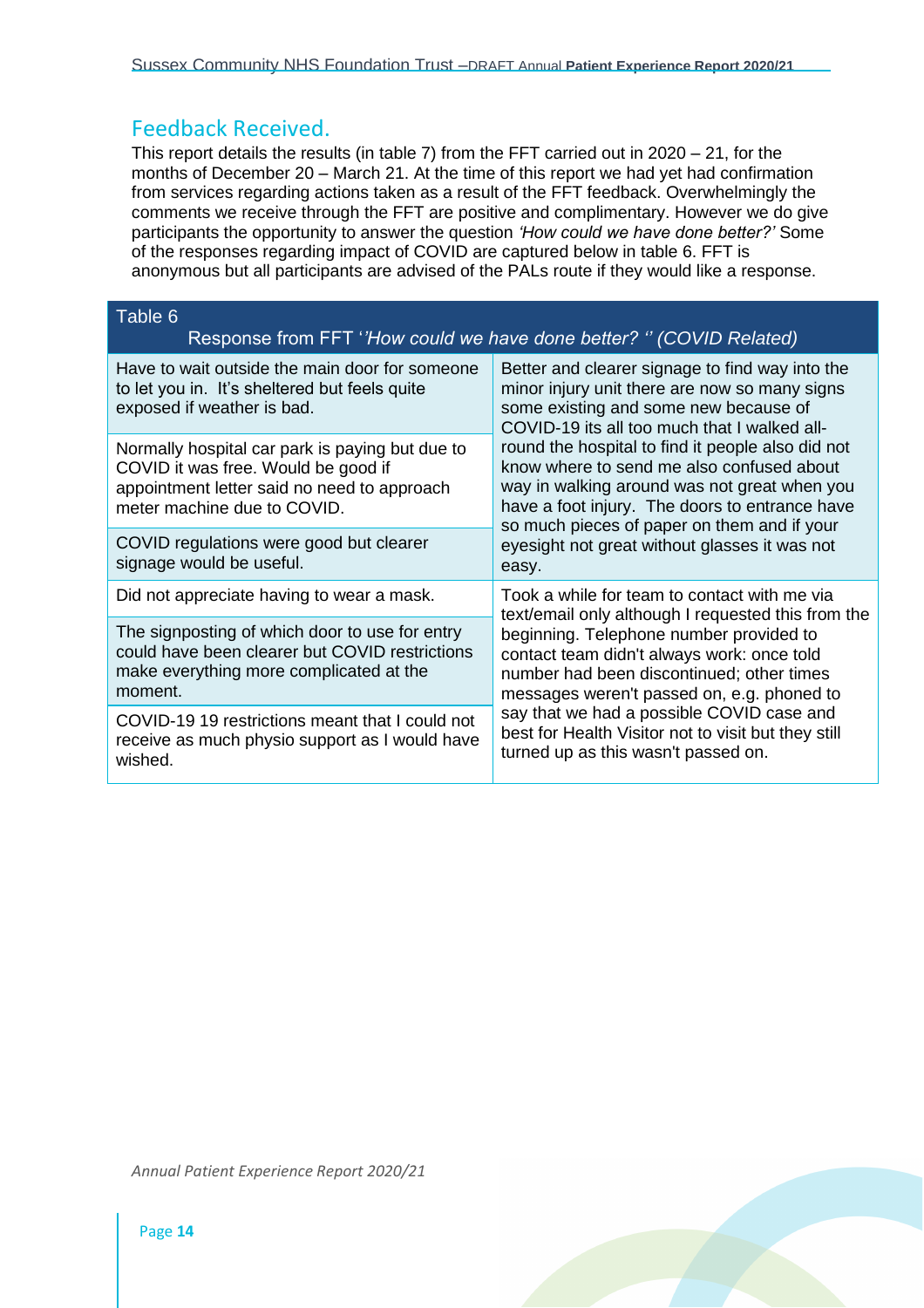| <b>Service</b><br><b>Area</b><br>(As defined |                  | <b>Table 7</b> |        |        |                |        |                                |                                |                        |                                       |                                |                                |                        |                                 | Monthly Response To the FFT question 'Overall what was your experience of our service?' |                            |                        |                                |                        |                                 |                                                   |                                 |                        |                                |                        |                                |                                |        |
|----------------------------------------------|------------------|----------------|--------|--------|----------------|--------|--------------------------------|--------------------------------|------------------------|---------------------------------------|--------------------------------|--------------------------------|------------------------|---------------------------------|-----------------------------------------------------------------------------------------|----------------------------|------------------------|--------------------------------|------------------------|---------------------------------|---------------------------------------------------|---------------------------------|------------------------|--------------------------------|------------------------|--------------------------------|--------------------------------|--------|
| <b>By NHS</b><br>England)                    | <b>Very Good</b> |                |        |        | Good           |        |                                | <b>Neither Good Or</b><br>Poor |                        |                                       |                                | Poor                           |                        |                                 | Very Poor                                                                               |                            |                        | <b>Don't Know</b>              |                        |                                 | <b>Total No.</b><br>Of completed FFT<br>per month |                                 |                        |                                |                        |                                |                                |        |
| Reporting<br>Month                           | Dec 20           | Jan 21         | Feb 21 | Mar 21 | <b>Dec 20</b>  | Jan 21 | $\overline{\mathsf{N}}$<br>Feb | $\overline{\mathsf{N}}$<br>Mar | $\overline{20}$<br>Dec | $\overline{\mathbf{S}}$<br><b>Jan</b> | $\overline{\mathbf{S}}$<br>Feb | $\overline{\mathbf{z}}$<br>Mar | $\overline{20}$<br>Dec | $\overline{\mathcal{N}}$<br>Jan | Feb 21                                                                                  | $\overline{\Omega}$<br>Mar | $\overline{20}$<br>Dec | $\overline{\mathbf{z}}$<br>Jan | $\overline{21}$<br>Feb | $\overline{\mathcal{N}}$<br>Mar | 20<br>Dec                                         | $\overline{\mathcal{N}}$<br>Jan | $\overline{2}$<br>Feb. | $\overline{\mathsf{S}}$<br>Mar | $\overline{20}$<br>Dec | $\overline{\mathsf{N}}$<br>Jan | $\overline{\mathsf{N}}$<br>Feb | Mar 21 |
| Community<br>Inpatients                      | 127              | 21             | 68     | 48     | 29             | 5      | 28                             | 11                             | $\overline{4}$         |                                       |                                | $\overline{2}$                 |                        | $\mathbf 0$                     | $\mathbf{0}$                                                                            | $\mathbf 0$                | $\overline{0}$         | $\mathbf{0}$                   | 1                      | $\overline{1}$                  | 3                                                 | $\mathbf{0}$                    |                        | 0                              | 164                    | 27                             | 99                             | 62     |
| Community<br>Nursing                         | 70               | 50             | 50     | 34     | 8              | 14     | $\overline{4}$                 | $5\overline{)}$                | $\overline{2}$         | $\overline{2}$                        | 1                              | $\overline{1}$                 |                        | $\mathbf{0}$                    | $\theta$                                                                                | $\mathbf{0}$               | $\theta$               | $\mathbf{0}$                   | $\mathbf{0}$           | $\mathbf{0}$                    | $\mathbf{0}$                                      | $\mathbf{0}$                    | $\mathbf{0}$           | $\mathbf{0}$                   | 81                     | 66                             | 55                             | 40     |
| Rehabilitation<br>& Therapy                  | 91               | 101            | 30     | 45     | 27             | 17     | $6\phantom{a}$                 | $5\overline{)}$                | $\overline{2}$         | $\overline{3}$                        | $\mathbf{1}$                   | $\overline{1}$                 | $\Omega$               | $\mathbf{0}$                    | -1                                                                                      | $\mathbf{0}$               | $\theta$               | $\overline{1}$                 | $\mathbf{0}$           | $\mathbf{0}$                    | $\mathbf{0}$                                      | $\mathbf{0}$                    | $\mathbf 0$            | $\mathbf{0}$                   | 120                    | 122                            | 38                             | 51     |
| Specialist                                   | 66               | 362            | 344    | 421    | 13             | 27     | 23                             | 33                             |                        | $\Omega$                              | $\overline{2}$                 | 5                              | $\Omega$               | $\mathbf{0}$                    |                                                                                         | $6\phantom{1}$             | $\theta$               | -1                             | 1                      | $\Omega$                        | $\mathbf{0}$                                      |                                 | $\overline{1}$         |                                | 80                     | 391                            | 372                            | 466    |
| Children &<br>Family                         | 33               | 60             | 55     | 65     | $\overline{4}$ | 25     | 17                             | 13                             | $\mathbf{0}$           | $6\phantom{1}$                        | 5                              | $\overline{4}$                 | $\Omega$               | 2                               | $\overline{3}$                                                                          | $\overline{7}$             | $\mathbf{0}$           | $\mathbf{0}$                   | $\mathbf{0}$           | $\mathbf{0}$                    | $\mathbf{0}$                                      | $\mathbf 0$                     | $\mathbf{0}$           | $\mathbf{0}$                   | 37                     | 93                             | 80                             | 89     |
| Other                                        | 406              | 132            | 68     | 43     | 68             | 17     | 11                             | 13                             | $\overline{7}$         | $\overline{2}$                        | $\overline{4}$                 | $\overline{3}$                 | $\overline{7}$         | $\mathbf{0}$                    | $\overline{2}$                                                                          | $\overline{1}$             | $\overline{1}$         | $\mathbf{0}$                   | $\mathbf{0}$           | $\mathbf{0}$                    | $\mathbf{0}$                                      | $\overline{2}$                  | $\mathbf{0}$           | $\mathbf{0}$                   | 489                    | 153                            | 85                             | 60     |
| <b>Total No.</b>                             | 793              | 726            | 615    | 656    | 149            | 105    | 89                             | 80                             | 16                     | 14                                    | 14                             | 16                             | $\overline{9}$         | $\overline{2}$                  | 7                                                                                       | 14                         | $\overline{9}$         | $\overline{2}$                 | $\overline{2}$         |                                 | $\overline{3}$                                    | $\overline{3}$                  | 2                      |                                | 971                    | 852                            | 729                            | 768    |
| <b>Percentages</b><br>(rounded)              | 81.7%            | 85.2%          | 77.8%  | 85.4%  | 5.3%           | 2.3%   | 11.2%                          | 10.4%                          | 1.6%                   | 1.6%                                  | 1.8%                           | 2%                             | 0.9%                   | 0.2%                            | 9%<br>$\ddot{\circ}$                                                                    | 1.8%                       | 0.9%                   | 0.2%                           | 0.2%                   | 0.1%                            | 0.3%                                              | 0.3%                            | 0.2%                   | 0.1%                           |                        |                                |                                |        |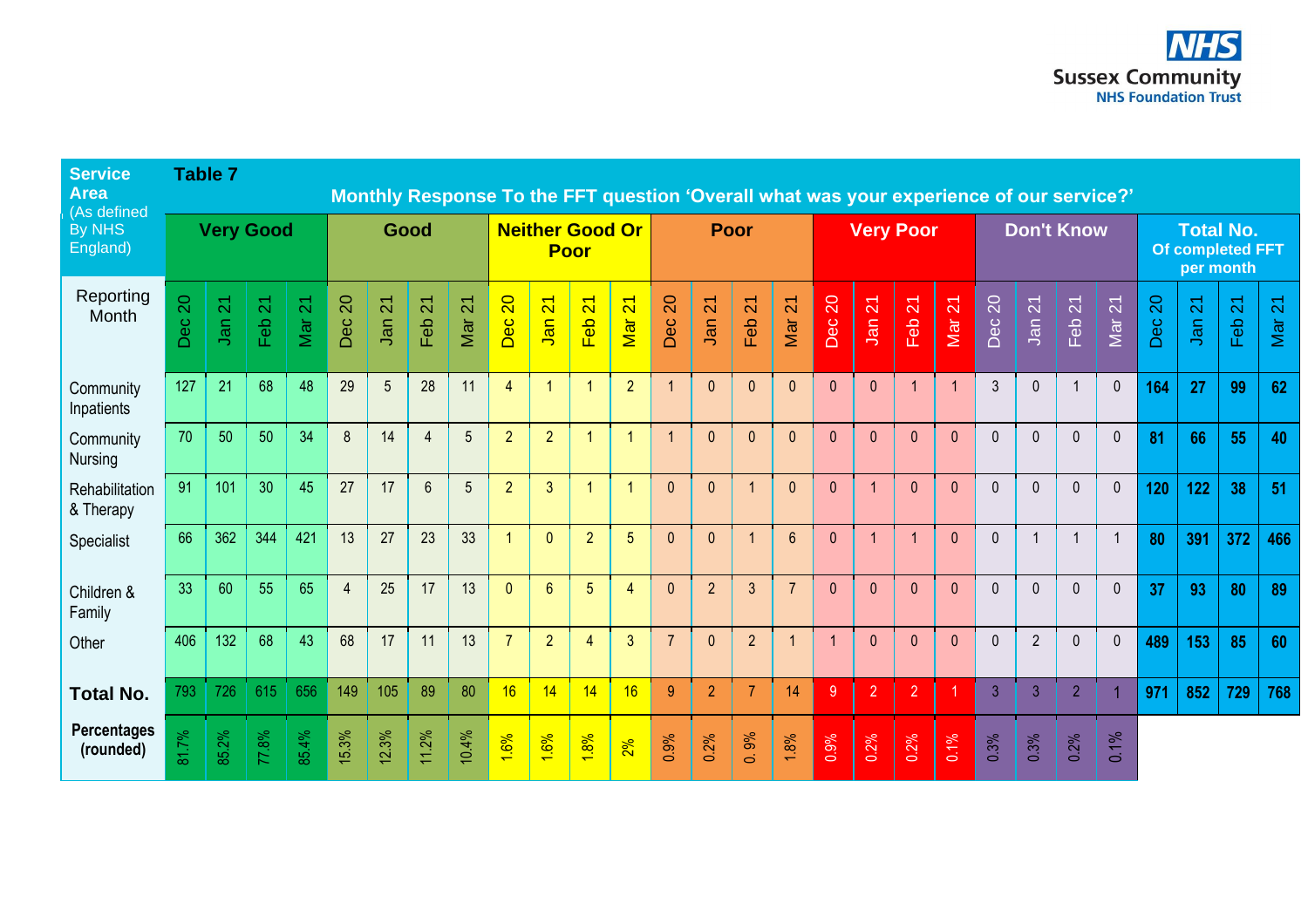# **8. Duty Of Candour**

SCFT is committed to promoting an open and transparent culture and this includes open communication with patients or family members/carers and our staff when an incident occurs, which causes harm.

When things go wrong in healthcare provision, saying sorry meaningfully is vital for everyone involved; the patient, their family, carers and the staff. Saying sorry is always the moral and right thing to do, it is not an admission of liability it is an act of compassion and an acknowledgment that something could have gone better. It is also the first step to learning from what has happened and improving patient safety by finding out how to prevent it from recurring.

In addition to being a moral and right thing to do, saying sorry is a professional, statutory and regulatory requirement. It is a professional responsibility for all healthcare professionals to be honest with patients when things go wrong. This is incorporated into professional codes of conduct by the registering bodies (GMC, NMC, HCPC). It is also a contractual requirement for NHS organisations incorporated by commissioners into the standard NHS contract. In addition to these obligations, in 2013 a statutory requirement was laid down in the Health and Social Care Act 2008 (Regulated Activities) Regulation 20.

In 2020 – 2021 there were **45** patient safety incidents, which resulted in significant harm to patients requiring the application of the regulated statutory Duty of Candour process.

| Table 8                                     |                | <b>Number Declared</b><br>as Serious<br>Incident? | <b>Number Of</b><br>Root<br>cause | <b>Number</b><br>awaiting<br>decision | <b>Total</b> |
|---------------------------------------------|----------------|---------------------------------------------------|-----------------------------------|---------------------------------------|--------------|
| <b>Operational Area</b>                     | <b>Yes</b>     | <b>No</b>                                         | <b>Analysis</b>                   |                                       |              |
| <b>Central Area</b>                         | 5              | 1                                                 | 7                                 | 0                                     | 13           |
| East Area                                   | $\overline{4}$ | $\overline{4}$                                    |                                   | $\overline{0}$                        | 9            |
| West Area                                   | 3              | 5                                                 | 5                                 | 4                                     | 14           |
| <b>Children's &amp; Specialist Services</b> | $\Omega$       | 1                                                 | $\overline{2}$                    | $\Omega$                              | 3            |
| <b>Clinical Quality</b>                     | 3              | $\Omega$                                          | $\Omega$                          | $\overline{0}$                        | 3            |
| <b>Centrally Funded Budgets</b>             | $\mathcal{P}$  | $\Omega$                                          |                                   | $\Omega$                              | 3            |
| <b>Total</b>                                | 17             | 11                                                | 16                                | 1                                     | 45           |

Table 8 identifies those which met the NHS Serious Incident (SI) criteria\* (17) those which have been or are undergoing Internal Root Cause Analysis (RCA) investigation\*\* (16) and those which did not require a high level of investigation (11).

There are 3 stages to Duty of Candour.

- **Stage 1** Verbal notification to a patient that something has gone wrong.
- **Stage 2** Written notification to the patient.
- **Stage 3** The findings of the investigation shared with the patient.

Where all three steps have not been completed this has been due to the identification of the incident being identified due to processes other than incident reporting, such as safeguarding or due to the patient or their representative declining feedback. There is one incident in which the third stage of feedback needs to be confirmed by the service.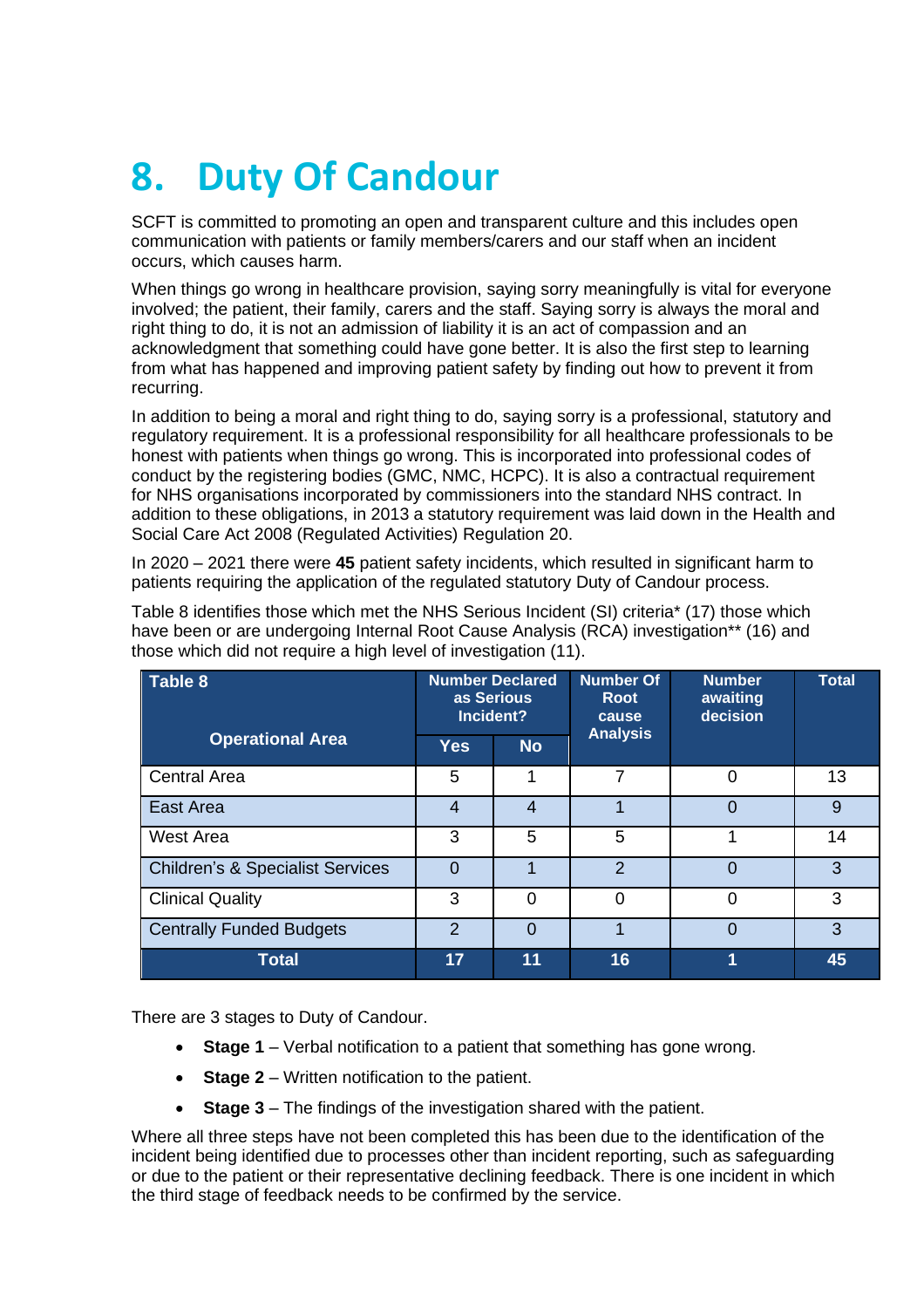|                         |         | <b>Serious Incidents (17)</b> |         |         |                | <b>Internal RCA (16)</b><br><b>Local Investigations (11)</b> |         |                |         |  |  |  |
|-------------------------|---------|-------------------------------|---------|---------|----------------|--------------------------------------------------------------|---------|----------------|---------|--|--|--|
|                         | Stage 1 | <b>Stage 2</b>                | Stage 3 | Stage 1 | <b>Stage 2</b> | Stage 3                                                      | Stage 1 | Stage 2        | Stage 3 |  |  |  |
| <b>Completed</b>        | 16      | 14                            | 7       | 15      | 11             | 5                                                            | 10      | 5              | 4       |  |  |  |
| Not completed           | 1       | 1                             |         | 4       |                |                                                              | 1       | $\overline{4}$ | 1       |  |  |  |
| In progress             |         | 2                             | 6       |         |                | $\overline{4}$                                               |         | $\overline{2}$ | 6       |  |  |  |
| <b>Patient Declined</b> |         |                               | 3       |         | $\overline{4}$ | 6                                                            |         |                |         |  |  |  |
| Met through complaint   |         |                               | 1       |         |                |                                                              |         |                |         |  |  |  |
| <b>Total</b>            |         | 17                            |         |         | 16             |                                                              | 11      |                |         |  |  |  |

#### **Table 9 : Duty of Candour Stages Completed in 2020 - 2021**

There were 13 occasions where the patient/or their representative declined to engage with one of the 3 stages of duty of candour.

There are 9 occasions where one of the 3 stages of Duty of Candour was not completed these are due to:

- o A patient declining advice, equipment and hospitalisation.
- $\circ$  Formal complaints process in train which satisfy the duty of candour requirements.
- o Details of the patient were not known to provide verbal notification. This was raised by another NHS Trust who has not responded to requests for information.
- o A situation where a safeguarding raised was raised and the significant harm was not due to SCFT, so duty of candour was not applicable.
- o Patient not informed of safeguarding enquiry, the patient's next of kin responded and declined further feedback.
- $\circ$  Where the patient safety team are still awaiting confirmation/review of the incident.

A detailed review of all Duty of Candour incidents will be reported through the patient safety annual report.